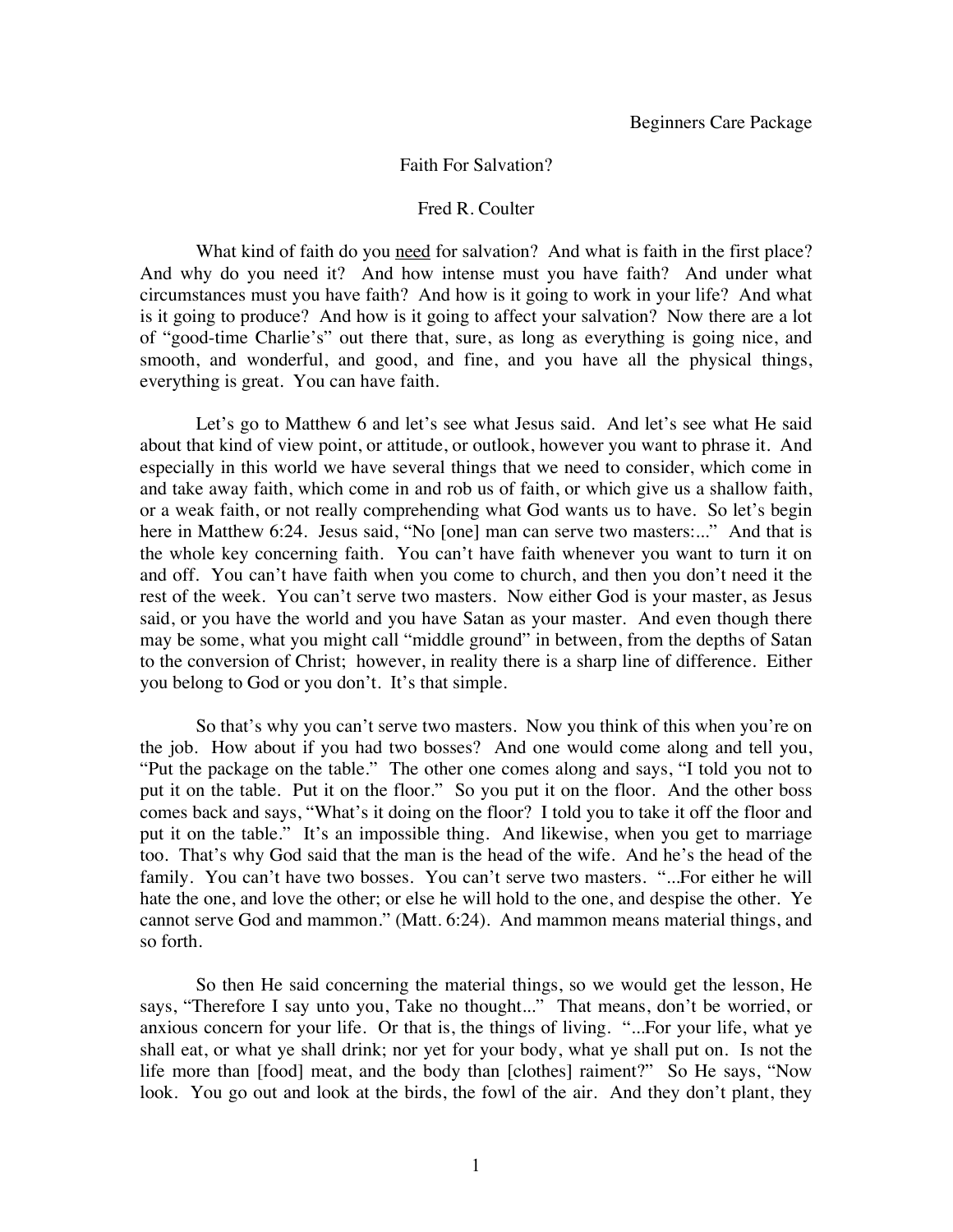don't sow, they don't hoe, they don't dig." They don't do anything that we would do in trying to raise a crop. "...Neither do they reap, nor gather into barns; yet your heavenly Father feedeth them. Are ye not much better than they? Which of you by taking thought can add one cubit unto his stature?" (vs. 25-27). Or change one hair to another color? It's an impossibility. You can't do this by thought. God has to provide it for you.

"And why take ye thought for raiment? Consider the lilies of the field, how they grow; [they don't work] they toil not, neither do they spin: and yet I say unto you, That even Solomon in all his glory was not arrayed like one of these. Wherefore, if God so clothe the grass of the field,..." And you go out and look at it, there are beautiful flowers, and beautiful creation in the grass, in the trees, in the land, and it's magnificent. And if God made that so beautiful, "...which today is, and tomorrow is cast into the oven, *shall He* not much more *clothe* you,..." Notice this phrase: "...O ye of little faith?" (vs. 28-30). Because when things are going good then people can have faith. But when things are going bad… Now Jesus did not say that we're going to have it easy in this life. Because life is hard. Life is difficult. Jesus said, "In the world you will have tribulation" (John 16:33, paraphrased). So, in tribulation can you have faith?

Let's go to John 6, and let's see how everyone did when they were fed of Jesus. Oh my, did they not want the food? This is the account of feeding the 5,000 in John 6. And this was a fantastic thing that was done. And so they came running after Jesus and said, "Boy! Let's make Him king!" So Jesus slipped away, got in one of the boats, went across the Sea of Galilee, and was on the other side. And then when they came to the other side looking for Him, He had already gone by night back to the other side. And they came back over and said, "Lord, how did You get here? Oh, we want You, Lord! Oh, we desire You, Lord!" And so Jesus told them in verse 27, and this is the… Let's go back to verse 26. "Jesus answered them and said, Verily, verily, I say unto you, Ye seek Me, not because ye saw the miracles, but because ye did eat of the loaves, and were filled." All they wanted to do was have their belly filled. So Jesus said, "Labour not for the [food] meat which perisheth, but for that [food] meat which endureth unto everlasting life, which the Son of man shall give unto you: for Him hath God the Father sealed" (vs. 26-27). So He's talking about, that what you have to do is then search after Christ.

So they were a little puzzled on this. So they said to Him, and this is a good question. We could probably give fifty sermons starting from this as a lead-out scripture. "Then said they unto Him, What shall we do, that we might work the works of God?" Because, after all, "We're good people, and You fed us. And You gave us these things. Oh, now tell us what we may do to do the works of God?" So, "Jesus answered and said unto them, This is the work of God, that ye believe on Him Whom He hath sent" (vs. 28- 29). Now I have a little bit more to say about the word "believe on," because it has a much more profound meaning as we really understand it in the Bible and as the Greek reveals it to us.

Now let's come on here, and I'll just summarize much of the rest of the chapter, where Jesus said He was the living bread, which came down from heaven. He came down to do the will of the Father; and that no one could come to Him except the Father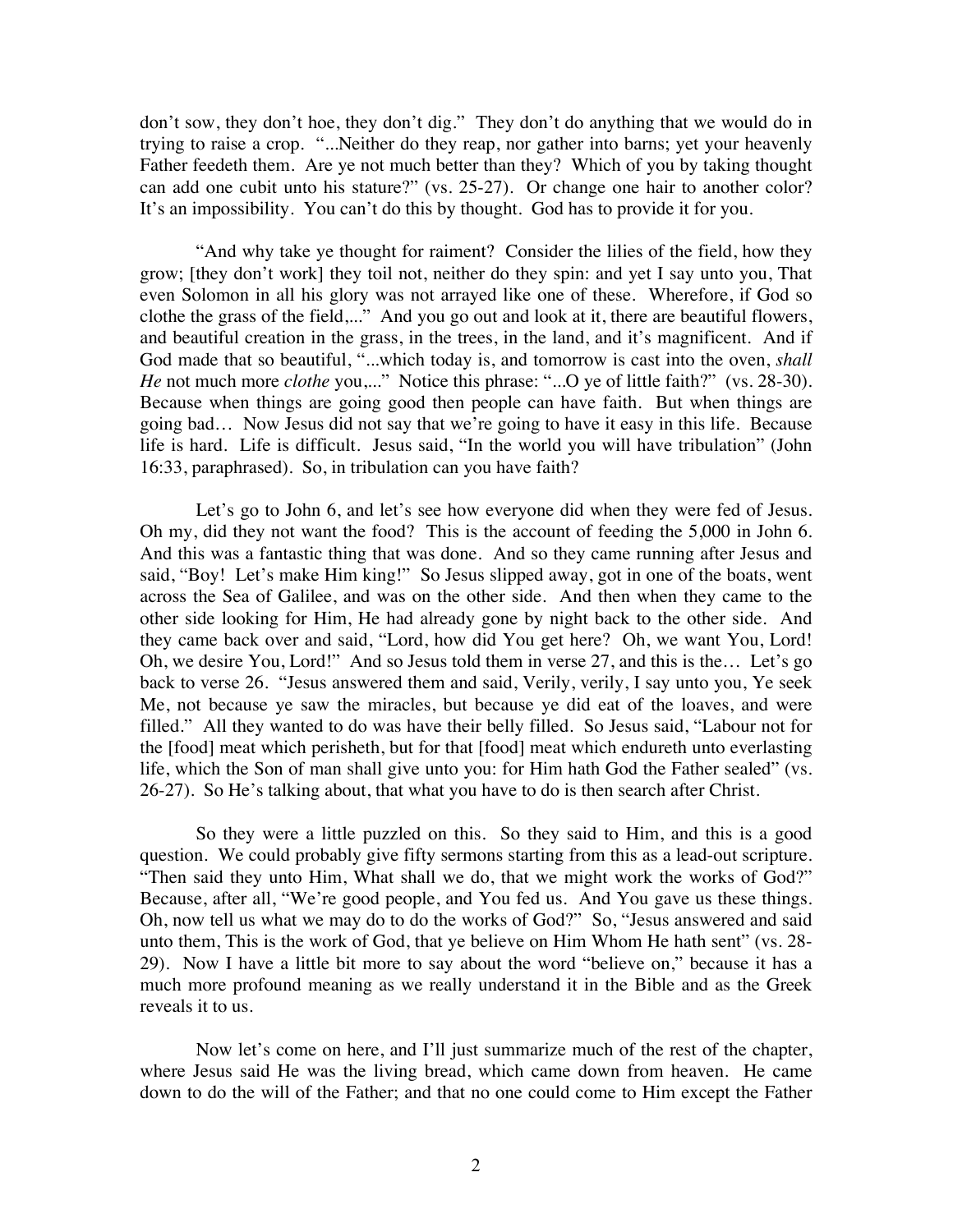draw him to Jesus; and none can go to the Father unless they go through the Son. Then He told them, let's go clear down to verse 53. "Then Jesus said unto them,..." Now these are all the ones who were there. "...Verily, verily, I say unto you, Except ye eat the flesh of the Son of man, and drink His blood, ye have no life in you." Now this is kind of a crazy thing to say, isn't it? Is God advocating that we become cannibals, and we become blood drinkers? We become like vampires and Dracula's? Is that what Jesus is saying? It is kind of a little difficult thing to understand, but that's all encompassed in understanding about the New Covenant. You see, the very body of Christ, and the very blood that He shed for the crucifixion and the forgiveness of sin through His shed blood. That's what He's talking about.

So He continues on, and He says, "Whoso eateth My flesh, and drinketh My blood, hath eternal life; and I will raise him up at the last day. For My flesh is meat indeed, and My blood is drink indeed. He that eateth My flesh, and drinketh My blood, dwelleth in Me, and I in him." And oh, we're going to see this was really pounding in on the ears of these so-called disciples who were following Him. It even says, "And they believed on Him." But this was a difficult thing to understand, even though Jesus explained it. He said here in verse 57, "As the living Father hath sent Me, and I live by the Father: so he that eateth Me, even he shall live by Me" (vs. 54-57).

Now let's stop here and think about this for a minute. In order to have faith you're going to have to live by Jesus Christ. And that faith is going to have to be always active and in motion, and a living thing within your life. So we might even entitle this, "What Kind of Faith Is Required For Salvation?" And how do we get it? And where does it come from? And all of these things are all involved in it. And once you have faith, then, is that the final, final, final answer? Now that's also something we need to understand, which we'll cover in this sermon.

Now continuing on in verse 58, "This is that bread which came down from heaven: not as your fathers did eat manna, and are dead: he that eateth of this bread shall live for ever." And of course, that was kind of strange for them to hear. "These things said He in the synagogue, as He taught in Capernaum." Now verse 60, a very key verse: "Many therefore of His disciples [that is, followers, learners], when they had heard *this*, said, This is an hard saying; who can [understand this] hear it?" Difficult. "When Jesus knew in Himself that His disciples murmured at it, He said unto them, Doth this offend you?" In other words, "This is so basic, and yet this offends you?" The disciples were upset. "*What* and if ye shall see the Son of man ascend up where He was before?" And that's a very interesting scripture too. "It is the spirit that quickeneth; the flesh profiteth nothing:..." (vs. 58-63). Now let me repeat that: "It is the spirit that quickeneth;..." And that means, gives life. The flesh profits nothing. The physical things profit nothing. They are all going to perish with the using. They are all going to change with time. Every one of us are going to be older.

How many of you have had the experience when you where a child - I know I did. We lived out on a farm. And I had to walk a tenth of a mile to go to the bus stop to catch the bus to go to school. And when I was in the third grade that was the longest, it just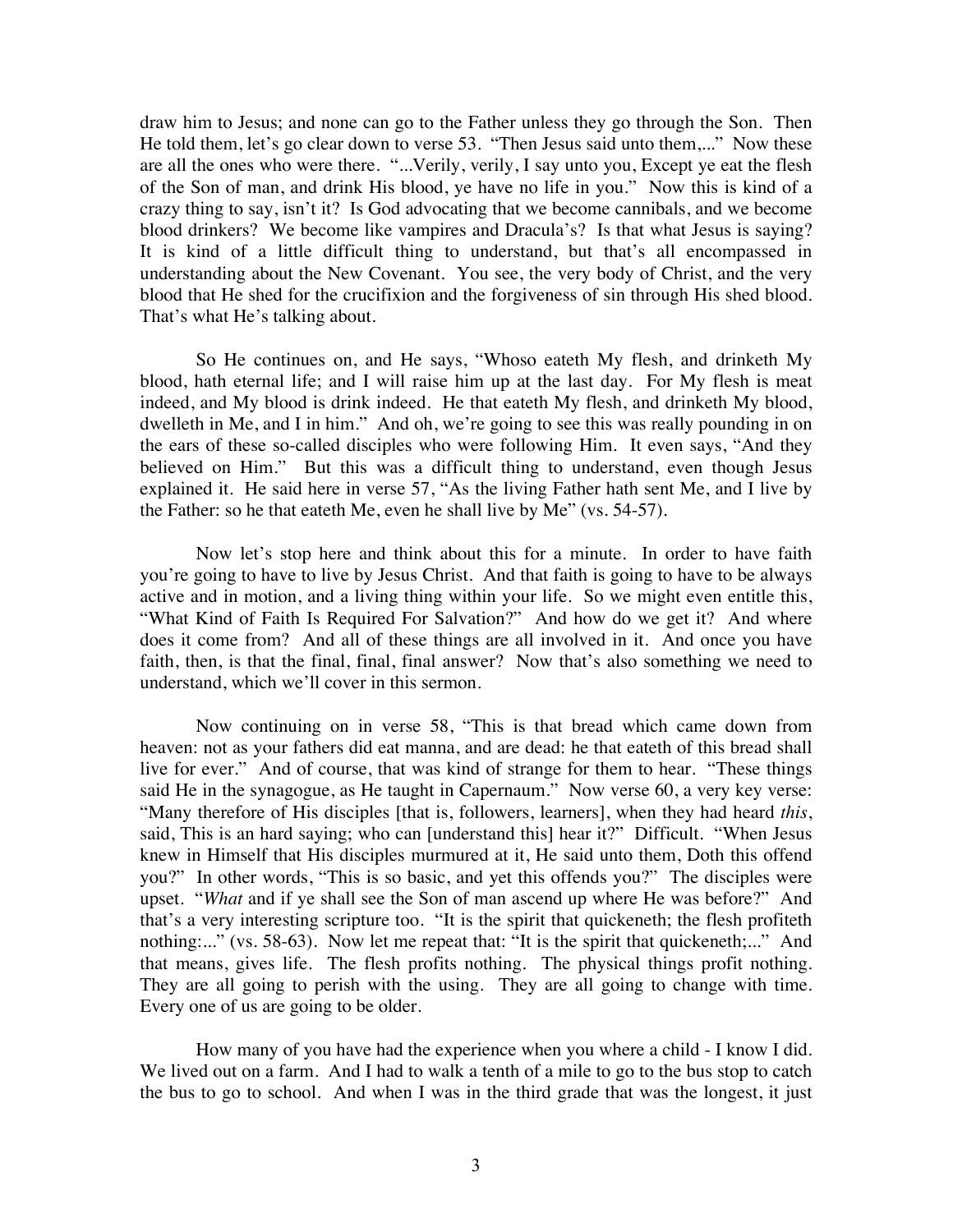was terrible to walk that tenth of a mile. That seemed like forever. And everything was so big. We lived on twenty acres. We thought, "Man. That's a lot of land." Well, I had the experience of going back there when I was about 40. And that tenth of a mile appeared to be nothing. And the house that we lived in was small. And the twenty acres where the farm was looked teeny. And the highways were narrow. You know, everything changes with time. The flesh profits nothing. Whatever you may be as a person, without God, you're nothing.

Notice what He says here: "It is the spirit that [gives life] quickeneth; the flesh profiteth nothing: the words that I speak unto you, *they* are spirit, and *they* are life" (vs. 63). And Jesus Himself was the living Word that came down out of heaven. And He gave us His truth. He gave us His word. He gave us what the Father taught Him to give us, and so forth.

Continuing on now in verse 64, "But there are some of you that believe not." Or that is, "You don't have faith." Just like in English, to have "faith" is the noun of "believing." So here, they were not having faith. They weren't believing. They believed not. "For Jesus knew from the beginning who they were that believed not, and who should betray Him." And of course, we see that from that time many of His disciples went and walked no more with Him. Let's continue on here, verse 65, "And He said, Therefore said I unto you, that no man can come unto Me, except it were given unto him of My Father. From that *time* many of His disciples went back, and walked no more with Him" (vs. 64-66).

Now, I want you to think about this scripture, and I want you to think about this verse. Why didn't they walk with Jesus anymore? And let's ask it from the point of view, what is it that you would allow to come between you and God, that you would follow God no more? Is there something in the flesh that would offend you? Is there a man who would offend you? Is there someone you would be mad at? You know, that's why Christ went through everything He did. So that He would set us an example that there was nothing that turned Him back from the Father. Not a thing. Not even the crucifixion. And all the things that He endured - and right at the end, what did He say when He was already nailed on the cross? He said, "Father, forgive them; they know not what they do."

But look at the disciples here. They couldn't even take a little saying, "You've got to eat My flesh, and you've got to drink My blood." They became all upset. And they left. And I'm sure some of them left in a huff, and said, "Boy, that's the craziest thing I've ever heard! Boy! I can read in the Bible that we're not to have cannibalism and drink blood! This is insane!" So what would it take for you to be offended, if you want to look at it that way? Now let's continue on, and see the rest of the account. "Then said Jesus unto the twelve, Will ye also go away? [Are you going to leave too?] Then Simon Peter answered Him, Lord, to whom shall we go? Thou hast the words of eternal life. And we [know that you are from God, and that]... " (vs. 67-69). (*Pause*)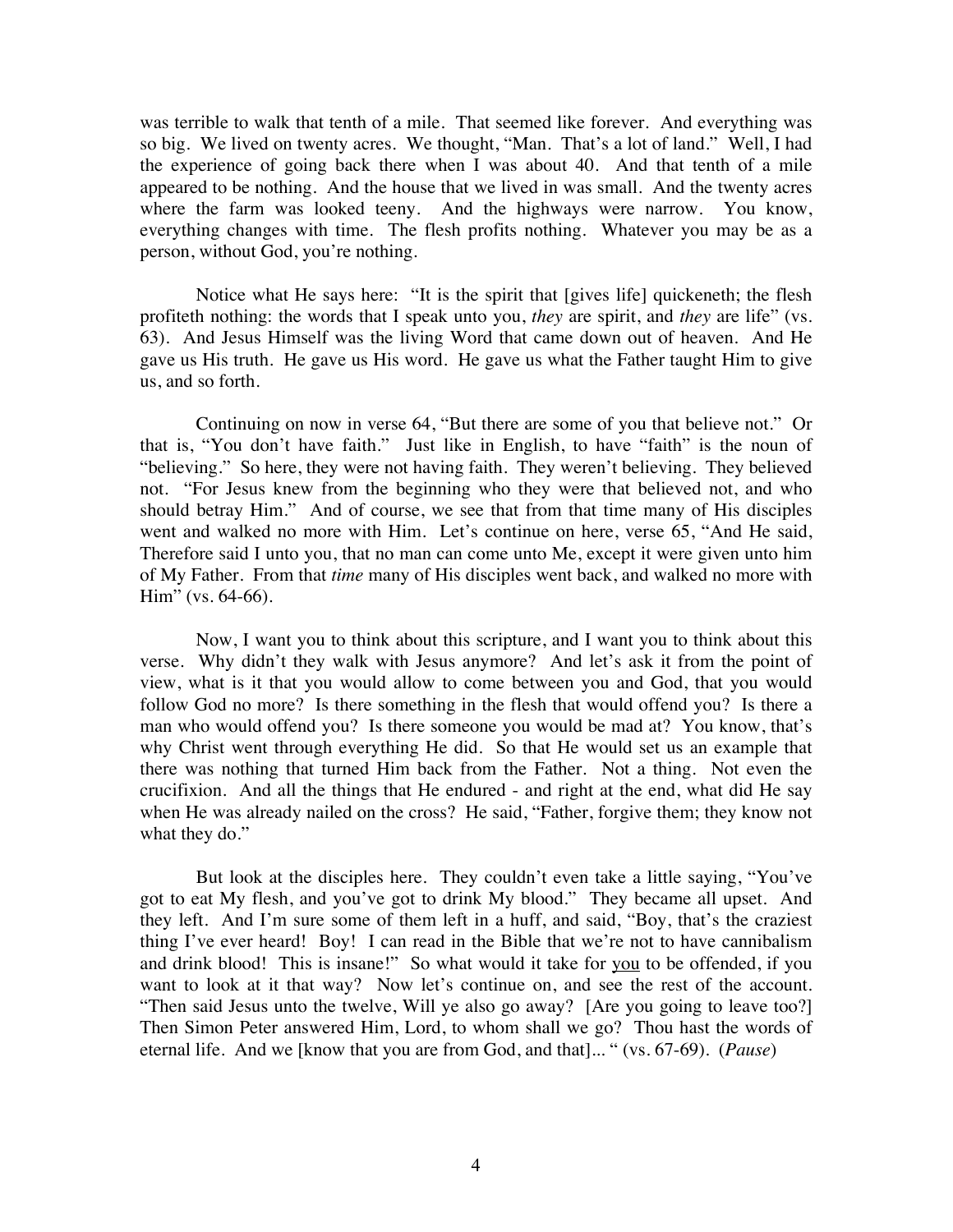Ok. Let's go on. Let's go back over verse 69 again. "And we believe and are sure that Thou art that Christ, the Son of the living God. Jesus answered them, Have not I chosen you twelve, and one of you is a [demon] devil?" (vs. 69-70). Now that really says an awful lot. So the faith that we're talking about for salvation has got to obviously be greater faith than these followers of Jesus who left Him. And even greater faith than the disciples had at this time. Later when they received the Holy Spirit they had faith. But at that particular time they didn't.

Ok, let's go on over here to Acts - not Acts, but John 8. And you go through and read the whole account, where Jesus said, "If you follow the truth, and obey the truth, and believe Me..." Now I'm just summarizing this, " ...the truth shall set you free." And they said, "Well, we're not in slavery to anyone." And then you know the whole account, how they went on, and even those who believed Him then accused Him of being born of fornication, accused Him that He was not of God. And then Jesus said, "You are of your father the devil." Now notice what they did. Let's go to the very last verse in John 8. And here's how much faith they had. "Then took they up stones to cast at Him: but Jesus hid Himself, and went out of the temple, going through the midst of them, and so passed by" (John 8:59). You know, even today we have temple stonings over there, don't we, between the Arabs and the Jews. No different now than it was then.

But here, these people, they were willing to be "good-time Charlie's"; they were willing to be fed with the bread, and fed with the fish, and, "Yes, You're of God." And then He gives them something a little difficult to understand, and they turn around and don't follow Him anymore. And then it comes to the point then when He really levels in with them and says, "If you continue this way, you are of your father the devil." And they get angry and pick up stones and go after Him. Wonderful, isn't it?

Now let's go back to Matthew 21, and let's see another occurrence and another lesson. And here, then, Jesus begins to teach a little bit about faith, and what kind of faith that we can have, and so forth. And here it is in the example, as we find out, of the cursing of the fig tree. And we find, beginning in verse 20, "And when the disciples saw *it* [that is, after He cursed the fig tree], they marveled, saying, How soon is the fig tree withered away!" And we find here, "Jesus answered and said unto them, Verily I say unto you, If ye have faith, and doubt not,..." (vs. 21). Now let me repeat that: "...If ye have faith, and doubt not,..." (Matt. 21:20-21). Why would He say, "And doubt not"? Because there are many times that, even though you have faith, it's not going to happen exactly as you thought it would work out that way.

Now what do you do when you have a doubt? Do you sort of, "Oh well, I shouldn't doubt", and bury it in the back of your mind? Is that how you handle a doubt? Well if it is, I'll guarantee you it's going to pop up again, and again. If you have another doubt you say, "Oh, well, I'm not to have doubt." So what do you do if you have a doubt? Just file it in the back of your mind and store it up there? No, that's not how to handle doubt. If you have a doubt you pull it out of the back of your mind, you put it right on the table, and you take the word of God and you examine the whole subject and topic, and go through it, and make sure from the word of God. You eliminate the doubt.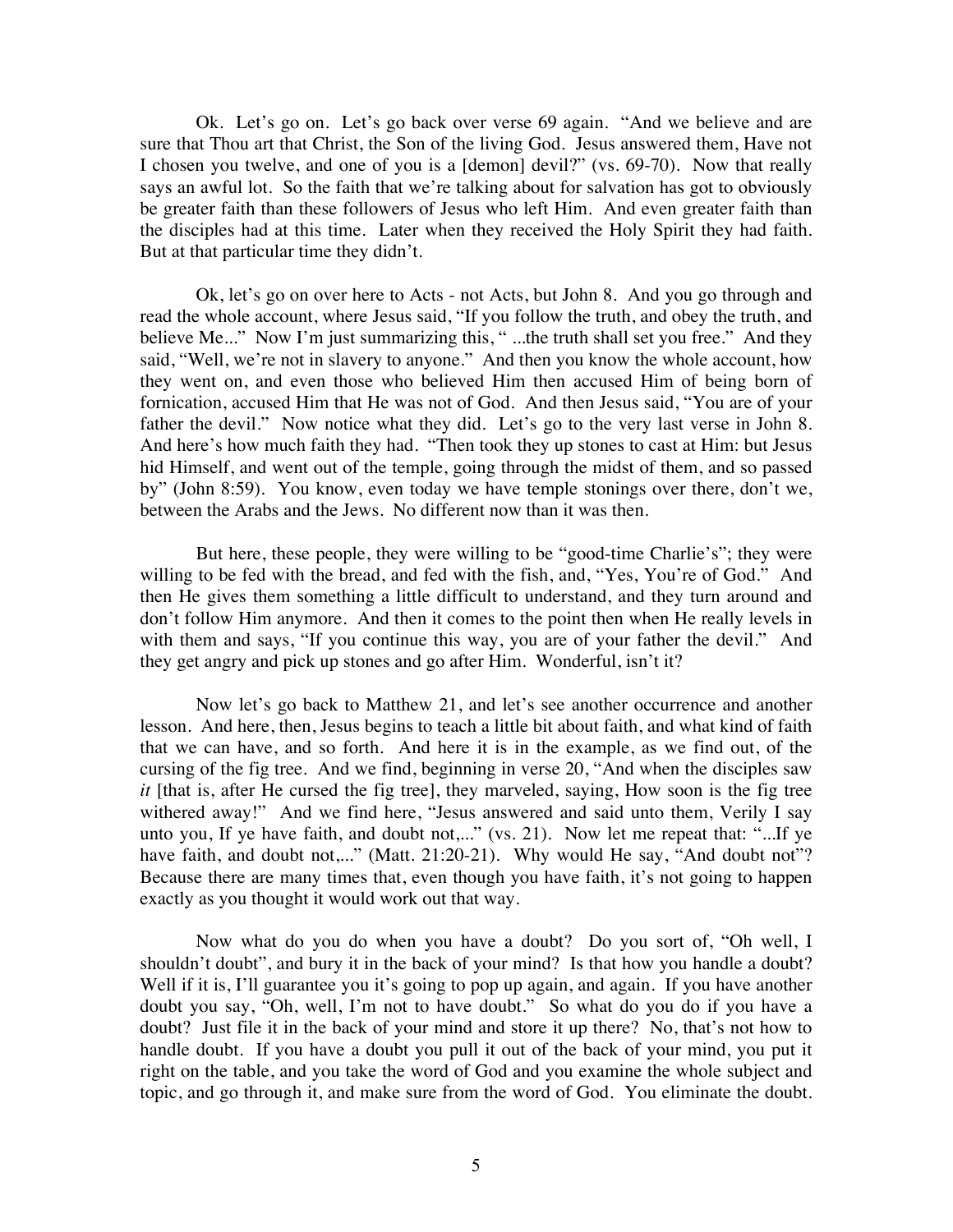You cannot let any doubts build up in your mind. And we're going to see one of the doubts that you cannot have, absolutely cannot have, because you can't have faith for salvation if you have this kind of doubt. But let's go on here.

So He said, "...If ye have faith, and doubt not, ye shall not only do this *which is done* to the fig tree, but also if ye shall say unto this mountain, Be thou removed, and be thou cast into the sea; it shall be done." Now that's qualified later on where Jesus said that we ask according to the will of the Father. So if it is according to the will of the Father, and you take and have the faith to cast it out into the sea, and it obeys you, then that will happen. But I'll tell you one thing that is harder, harder to do: and that is let God convert you. To convert a mind from being carnal and hostile and an enemy of God, into one who has faith in God, and loves God, and serves God is far more profound than moving a mountain. Because the physical things don't count. Even though you may have the faith to do it. And later on we'll see that it's even qualified one step further. Ok, verse 22, "And all things, whatsoever ye shall ask in prayer, believing [having that kind of faith], ye shall receive" (vs. 21-22).

Now let's talk about how this kind of faith comes. Do you just kind of work it up within you? Is it something that is there that you've just got to kindle? Or how does it come? Let's first of all begin with a very basic thing that is absolutely true. Let's go to Romans 2. Because before you can have faith, the kind of faith that is required for salvation, you have to have something else. You have to do something on your part toward God. And that is what is called in the Bible "repentance". And God grants you this. It must be that God grants you the repentance.

And I don't know how many of you have ever had the experience that, being a Christian, you go along and you sin, and you really don't think too much about it. But God keeps working with you. And then there comes a time when you come to the full understanding of what you have done, and the magnitude of it in relationship to God and Christ, and the sacrifice of Christ, that you come to your senses. Just like the prodigal son, when he was out there in the hog field feeding the swine, he came to himself. And so, likewise, God helps you come to yourself. And we find this here in Romans 2:4. It says, "Or despisest thou the riches of His goodness and forbearance and longsuffering; not knowing that the goodness of God leadeth thee to repentance?" And of course, we know the very first thing that was preached by Peter was, "Repent and be baptized for the remission of sins" (Acts 2:38, paraphrased). So you've got to have that repentance. That repentance has to come before anything else, and God has to give this to you. And when you repent, you are granted repentance unto life.

Let's go back to Acts 11 and let's see how that is explained right here. After the apostle Peter went to Cornelius' house, and God gave the Holy Spirit to those who are called in the New Testament "Gentiles," and how that Peter was taught through the vision that God is no respecter of persons, and that those who believe, those who have faith, those who rely and trust in God are going to be led to repentance and receive the Holy Spirit. And that's the whole purpose of the entire chapter 10 of the book of Acts.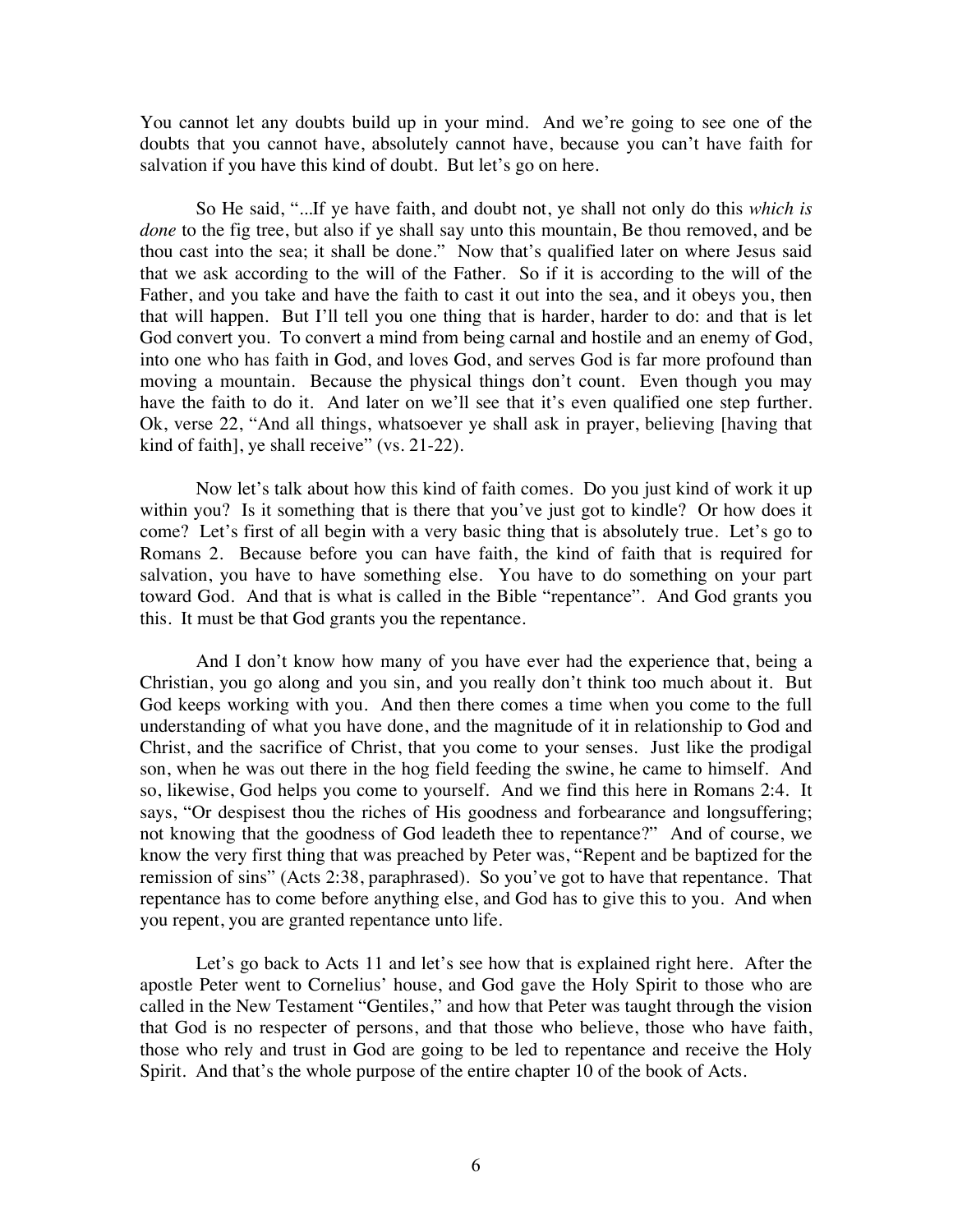Now let's come to chapter 11, and we will see a summary of this which we need to cover. Verse 15, and Peter is explaining, and he says, "And as I began to speak, the Holy [Spirit] Ghost fell on them, as on us at the beginning" (Acts 11:15). Now God had to do something very important. He had to show those Jews, who were strict separatists through Judaism before, that now that separation was going to be no longer. So in order to show that that was going to be, then God gave the Holy Spirit, and gave it in the way that is demonstrated in Acts 10. So they would know that the Holy Spirit was going to be given to all people, for those that He called to repentance.

"Then remembered I the word of the Lord, how that He said, John indeed baptized with water; but ye shall be baptized with the Holy [Spirit] Ghost. Forasmuch then as God gave them the like gift [that is, of the Holy Spirit] as *He did* unto us, who believed on the Lord Jesus Christ; what was I, that I could withstand God?" Now this is quite a confession on his part, isn't it? And it's really quite a fantastic thing that occurred. Now, "When they heard these things, they held their peace, and glorified God, saying, Then..." Now I want you to notice the rest of this: "…hath God also to the Gentiles granted repentance unto life" (vs. 16-18).

So now we have repentance unto life, the receiving of the Holy Spirit. And what else does God give? God gives that faith necessary for salvation. And these things, then, we're to grow in and develop from that time on. But it's not something for a person to come along and say, "Oh, I have faith!" We find that in James 2. Some people say, "Well, I have faith." And James said, "Well that's not doing too good. Even the demons believe in God and tremble. So don't go bragging on your faith" (James 2:19, paraphrased).

Let's go to Ephesians 2 and let's see what kind of faith that we are <u>really</u> talking about. Just as God gave the gift of repentance to them, God also gives you other gifts. And part of the gift, the free gift of God's Holy Spirit, also then, is that faith. Which then, makes you wise unto salvation; which then helps draw you close to God. And that faith is going to be tested. And that faith is going to be tried. And you're going to have experiences that you go through so that you can really have that faith in God and believe. And what kind of faith is that going to be? We'll see in just a little bit.

Now let's pick it up here in Ephesians 2:8. It says, "For by grace are ye saved through faith;..." Now grace is another whole broad topic of God's great magnanimous gift. And grace includes everything which functions in a Christian's life through faith. "...And that not of yourselves: *it is* the gift of God:…" And in the final analysis, though you have things you have to do that God requires of you, that God requires of me, I cannot save myself and you cannot save yourself. God must save you by faith. And it is His gift. Just like the Holy Spirit, just like repentance, just like eternal life.

So then comes the next sentence here that we read, verse 9, "...Not of works,..." Not of something that you can do. What can you do to grant you eternal life? What can you do to whip up your faith? Have a positive attitude? I'll tell you what, you confront some of the spiritual trials that you will go through, and I'll tell you how long your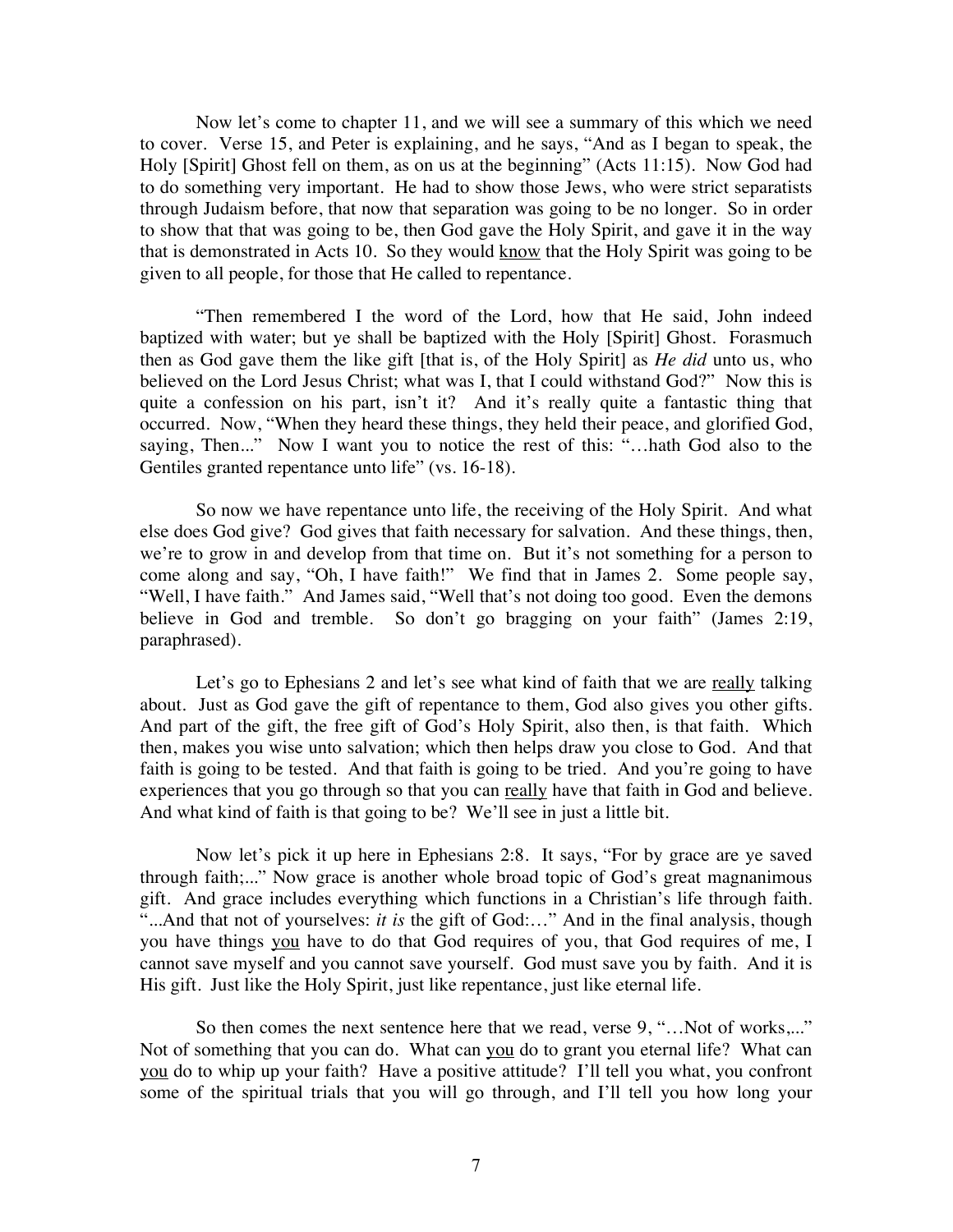positive attitude is going to last. Long enough just about to snap your fingers. Because that is not a gift of God. That's just "pump yourself up by your own ability, your own vanity, and pull yourself up by your own bootstraps." That'll get you a little ways. But how far is it going to go spiritually? Remember what Jesus said: "The flesh profits nothing." And this faith, then, has to develop. And this faith has to grow, and it has to expand into, as we will see, the love of God.

Let's go to Romans 5. Romans 5, then, becomes very, very important. Romans 5:1, and let's see how these things develop. And I'm sure you've experienced some of these things. Now I just talked to a lady the other day, way back on the East Coast in the northern part of the United States. And she's back there all alone. She's wondering, "Boy, these trials I'm going through, and these difficulties I'm going through." And I assured her it wasn't anything different than other people are going through, because you can be guaranteed one thing: the trial of your faith is going to come. And what are you going to do when it comes? Are you going to exercise the faith as it comes from God, as the gift of God? And what kind of faith does that have to be? We'll see in a little bit. Or are you going to let the trial drag you and pull you down to nothing?

Now let's pick it up here in verse 1. "Therefore being justified by faith, we have peace with God through our Lord Jesus Christ: by Whom also we have access by faith into this grace..." (Rom. 5:1-2). Which means, then, you must believe that the only atoning sacrifice for your sins is the sacrifice of Jesus Christ. And that one thing justifies you to God. And you must believe that. And that being the case, you can't add all kinds of things to it that you are going to do, or that I'm going to do for God. Now in talking with this lady back there, she said she went to visit some people at the House of Yahweh. And she says, "Boy, what a confused, divided mess that is." That every word that has any connotation that doesn't fit their little mold, you mustn't speak. Now I tell you, that is not faith. That is works. "Do this. Do that. Don't do this. Don't do that." See, we have access to this grace by faith; that God is merciful, that God is kind, that God has called you, that Jesus was sacrificed for you. Now what is this to do for us, once we really know and understand and believe that to the very depths of our being?

"...We have access by faith into this grace wherein we stand,..." And that's where you need to stand. You have to have the conviction of mind, and the determination of the Holy Spirit. Not by will. I heard a minister say, "Well, brethren, now that we have this truth, we must set our will to obey God." You can set your will all you want. Unless you have the gift of faith, which comes from God, unless you have the conviction of mind through the Holy Spirit, setting your will isn't going to do anything. That's another work that people would do, if you set your will. It works the other way. Let God's Spirit convict you. Let God's Spirit give you that determination. Let God's Spirit work in your life. And then let God's will be done in your life. Not that you set your will. It isn't going to happen. It may get you a certain place. It may take you along the road a little bit, like the apostle Paul said, "In will worship." But that doesn't get you any place. That won't bring you salvation. You must worship God, not your own will. You must have the gift of faith, which comes from God, which is the fruit of the Holy Spirit.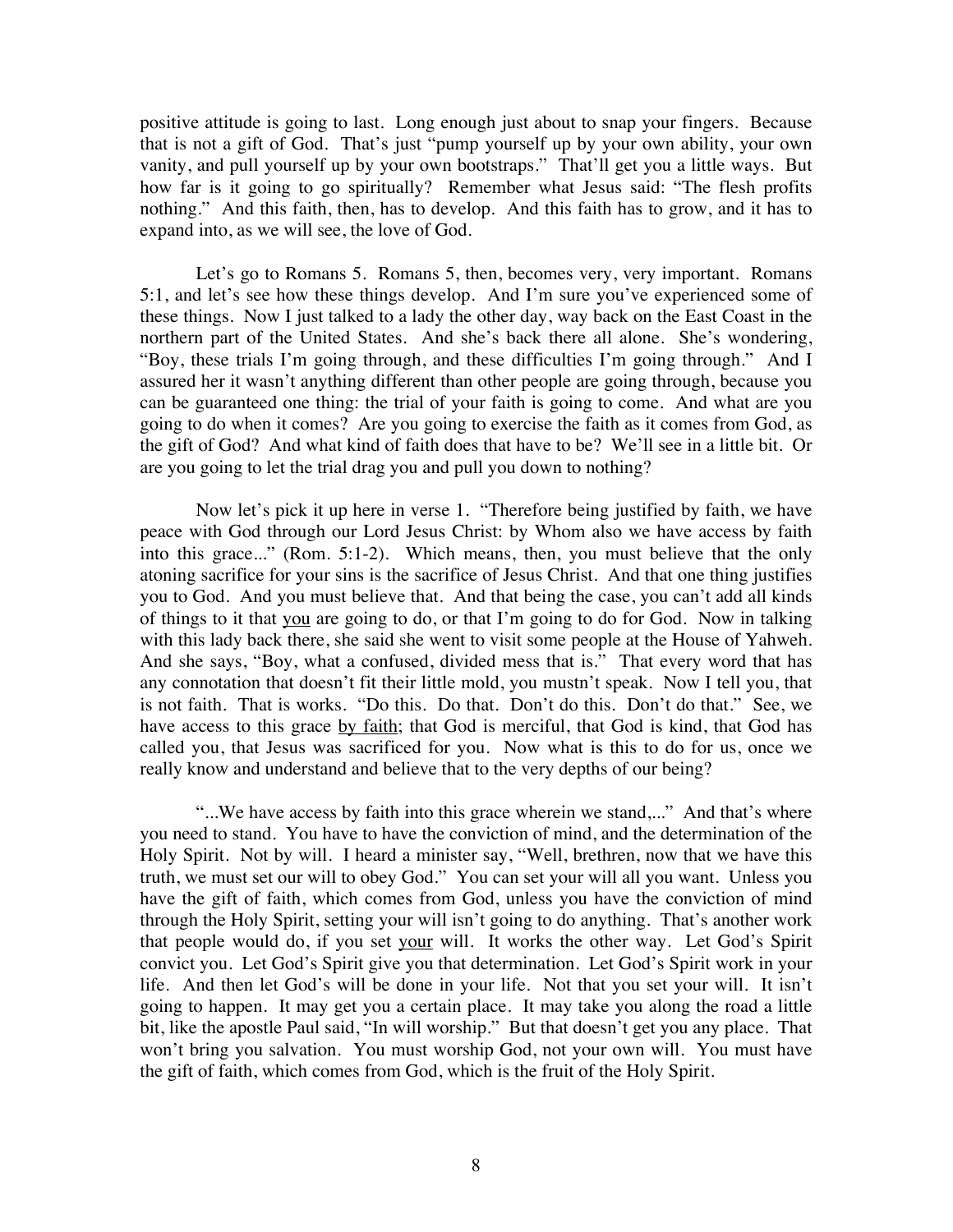Continuing on, "...Wherein we stand, and rejoice in hope of the glory of God. And not only *so*, but we glory in tribulations..." (vs. 2-3). Now in difficulties. Now what kind of faith is that, that you glory in difficulties? Now we've seen some good examples of that. We've had a member, two members, in our little group die after they suffered terribly. But I tell you one thing, their spiritual attitude and their spiritual faith in God was greatly multiplied through what they experienced. So, will tribulation separate you from God? Will a hard saying out of the Bible separate you from God? And if that's the case, do you have faith for salvation? And how profound must this faith be? You have faith because you want to remove a mountain? You have faith because you want to be healed? You have faith because you want an increase in your job? Or do you have faith unto salvation and eternal life, regardless of your circumstances? And the apostle Paul can tell you, if you read what he went through - when Paul ended up, every church he raised up turned away from him. Yet he kept the faith of God. You think on that for a minute.

Let's continue on here. "...Knowing that tribulation worketh patience; and patience, experience;..." That's why the trial of your faith, being more precious than gold tried in the fire, it's going to be tested. We'll see that in just a minute. "...And experience, hope: and hope maketh not ashamed; because the love of God is shed abroad in our hearts by the Holy [Spirit] Ghost which is given unto us" (vs. 3-5). So we've got to have that faith, we've got to have the experience, we've got to have the endurance. And that brings hope. And then hope brings love. And we find, what are the three main things? Faith, hope, and love. But they've all got to be tried. Because we're not talking about just living a comfortable life here, now. We're talking about eternal life forever.

Let's go to 1 Peter 1, and we'll see that this faith is being tried; that it's being tested. And God is going to test it. So like it says, "Beloved, think it not strange concerning the fiery trial that is come upon you" (1 Peter 4:12, paraphrased). How are you going to show that you truly have faith? How are you truly going to know that you have faith unless it's tried? Now he says, 1 Peter 1:5, it says, "...Who are kept by the power of God through faith unto salvation..." So what kind of faith is required for salvation? We're about ready to begin to answer that. But I want to show that this faith to salvation, which he says is "…ready to be revealed in the last time. Wherein ye greatly rejoice,..." And we rejoice in that. But, "...though now for a season, if need be [if it's necessary], ye are in heaviness through manifold temptations:…" (vs. 5-6). Now let's think on this for a minute. Is faith going to make you happy and jumping up and down with joy all the time? "Oh, clap hands! Praise the Lord! Praise the Lord! Praise the Lord! Let's have faith! Let's have faith!" And be like some silly televangelists on TV, and see these people on there, "Oh! Oh! Wonderful joy!" Never happen. That's not true Christianity.

It says, "…though you be in heaviness..." There are going to be times when you are discouraged. What do you think heaviness means? There are going to be times when you are down. And there are going to be times when you're going to wonder, "God, what am I going through?" That's what this means. And maybe not just one trial. And how many of us have this in mind? We think, "Oh, well, do you know what kind of trial will I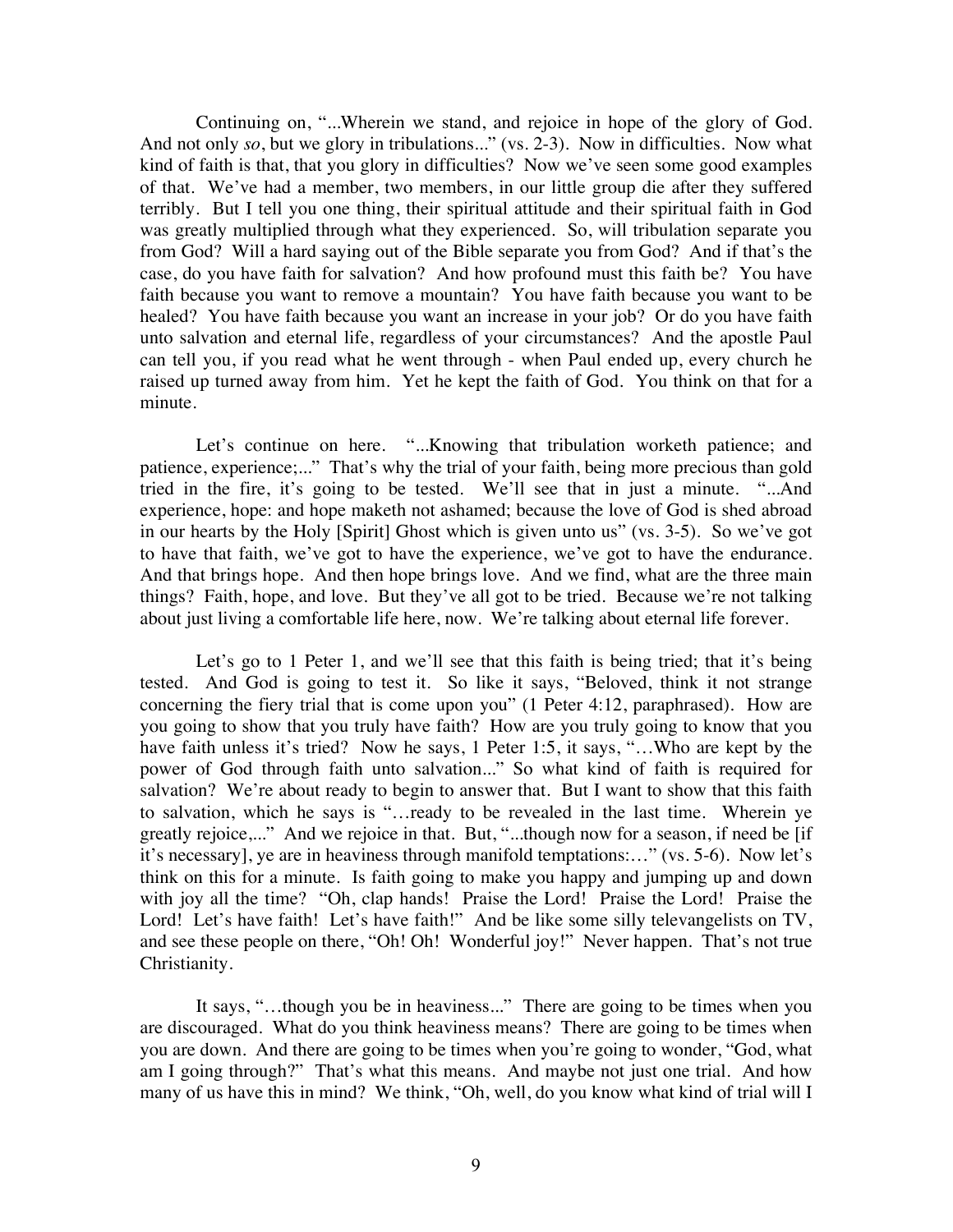go through?" Any kind of trial you prepare your mind to go through, that's not the one you're going to have.

## (Turn tape)

...Simple as that. Because if you can walk by faith, you're going to live by faith, you're going to act by faith. And if you're going to believe in God, you're going to be tried and tested, because this is a matter of salvation. In "manifold temptations." So they will come. There were times when the apostle Paul felt total despair. But God was able to lift him up and give him faith and joy beyond it, because he saw beyond that. Because he had the kind of faith that we're talking about here. That faith was made perfect.

1 Peter 1:7, "…That the trial of your faith, being much more precious than of gold that perisheth,..." Now a lot of us would really get excited if we had, right sitting before us here a huge, gigantic rock of solid gold. But do you get excited when you go through a trial and you have faith, and you see that God is seeing you through it, and God is there to help you, and God is there to be with you? What does it matter what the trial is? Maybe it's sickness. Maybe it's weakness. Maybe it's other people. Maybe it's persecution. Maybe it's husband and wife problem. Maybe it's parents and children problems. Maybe it's neighbor problems. Maybe it - whatever the problem may be. Maybe it's where you work. Maybe it's for food that you need, or clothes, or all this sort of thing. Maybe it is that you can hardly endure to believe God and have faith in this world, that is absolutely so alien to God, that it's incredible. And it's hard for you to see that little flicker of God in your life. Well that's when you really need to turn to God. Because your faith, being tried, is more precious than gold that perishes, though it be tried in the fire. Why? "...[That it may] might be found unto praise and honor and glory at the appearing of Jesus Christ: Whom having not seen, ye love;..." So there again, we have faith, and we have love, and we have hope. We have trials and we have difficulties. Let's see a little bit more how this goes on and teaches us. "...In Whom, though now ye see *Him* not, yet believing, ye rejoice with joy unspeakable and full of glory:" (vs. 8). Now how can you do that? How can you, in trial and difficulty and tribulation, joy in God when you're going through so much misery?

Well, let's go to Hebrews 11 and we'll get the answer. Here's the kind of faith that you need for salvation. And this is the kind of faith that God wants you to have, that you grow in it. It's His gift that comes to you through trying, through experience, through difficulties, through having to battle your own stupid, carnal, evil, human nature. And having to live in this rotten, wretched, miserable world. And, you know, many people say, "Oh, we live in such terrible times at the end here." Listen - there is no time in human history that Satan hasn't been around. There's no time in human history where it really was "the good old days." Human existence is the same. Did Jesus live in "the good old days"? Well, if He did, why was He crucified?

Ok, let's go on. Hebrews 11. This is the important thing. Do you have faith, in spite of all the circumstances around you? And in your faith, what are you seeking? Are you seeking something? Some person? Some event? Some sign? Or are you seeking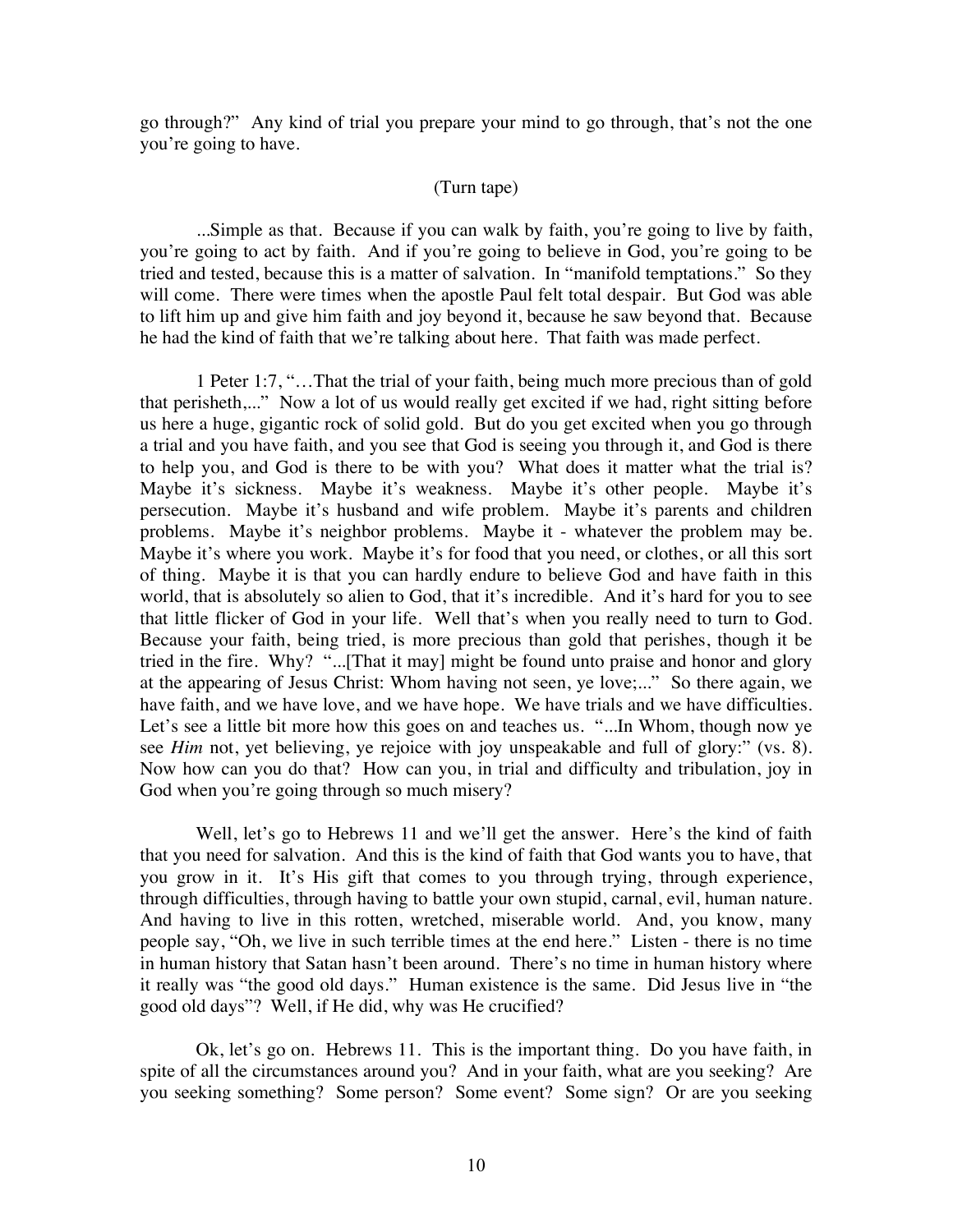the person of God Himself? That's the important thing. Faith must grow to where you are seeking the very person of God. Because to believe in Jesus means much more than we've understood.

Now here in Hebrews 11 we will see what this means. But the chapters were divided by men. So let's back up two verses into Hebrews 10:38. "Now the just..." The "just" means the ones who have been justified by God through the sacrifice of Jesus Christ. "...Shall live by faith:..." Now we're going to see this again a little later in the book of Romans. "...But if *any man* draw back, my soul shall have no pleasure in him." But Paul goes on to write, "But we are not of them who draw back unto perdition;..." Now notice, if you draw back, and you read all of chapter 10 and all of chapter 11 and what people went through, how their faith was exercised and tried, and they didn't pull back. So Paul says, "But we're not of them that pulled back into perdition." And if you pull back and cast your faith aside, where are you headed? You're headed into the lake of fire, and you're no different than the son of perdition, made for destruction. "...But of them that believe to the saving of the soul" (Heb. 10:38-39).

Now chapter 11:1. "Now faith is the substance..." It is the substance. Not just confidence. Confidence and conviction are true; but it is the substance. Now this table here is substance. It is made of something physical. Faith is the spiritual substance. You can't see it, you can't feel it, you can't touch it. But it is there and you can exercise it. It is the substance by God's Spirit. Of what? "...Of things hoped for [that you believe God], the evidence of things not seen." And that's what we have to have. We don't see the end yet. But we have the evidence that we will be there, because of the faith that God has given, which is the gift of God. And that must grow, like we're to grow in grace and knowledge; like we're to grow through trials and temptations and difficulties. It is the substance. It is the evidence.

"For by it the elders obtained a good report. Through faith we understand that the worlds were framed by the word of God,..." (vs. 2-3). And now we're able to see and comprehend so much more of the vast universe. I read an article the other day where they discovered, through the Hubble telescope, they discovered a bank of galaxies that they say is six trillion light years across. Now my little pea brain cannot comprehend that. And if that be so - because I asked the question, how do they know? And yet they can take a picture of it. That this vast universe, and the things we see around us were made of those things that are not seen. And we can have a little more proof of this. Whenever there is a solar flare, that is, where - you've seen pictures of this - where on the sun there's a great huge explosion that sort of loops out around from the surface of the sun. And this radiates dust in small minute particles into the earth. And those particles are so small that they penetrate all the way through the earth. And they actually have instruments sensitive enough to measure those. Doesn't that give us, even the physical evidence that the things which are made are made from the things which don't appear? You can't see it. "Which do not appear."

Now let's come to verse 6. Here's the key and important verse. "But without faith *it is* impossible to please *Him*:..." There's no way you're going to please God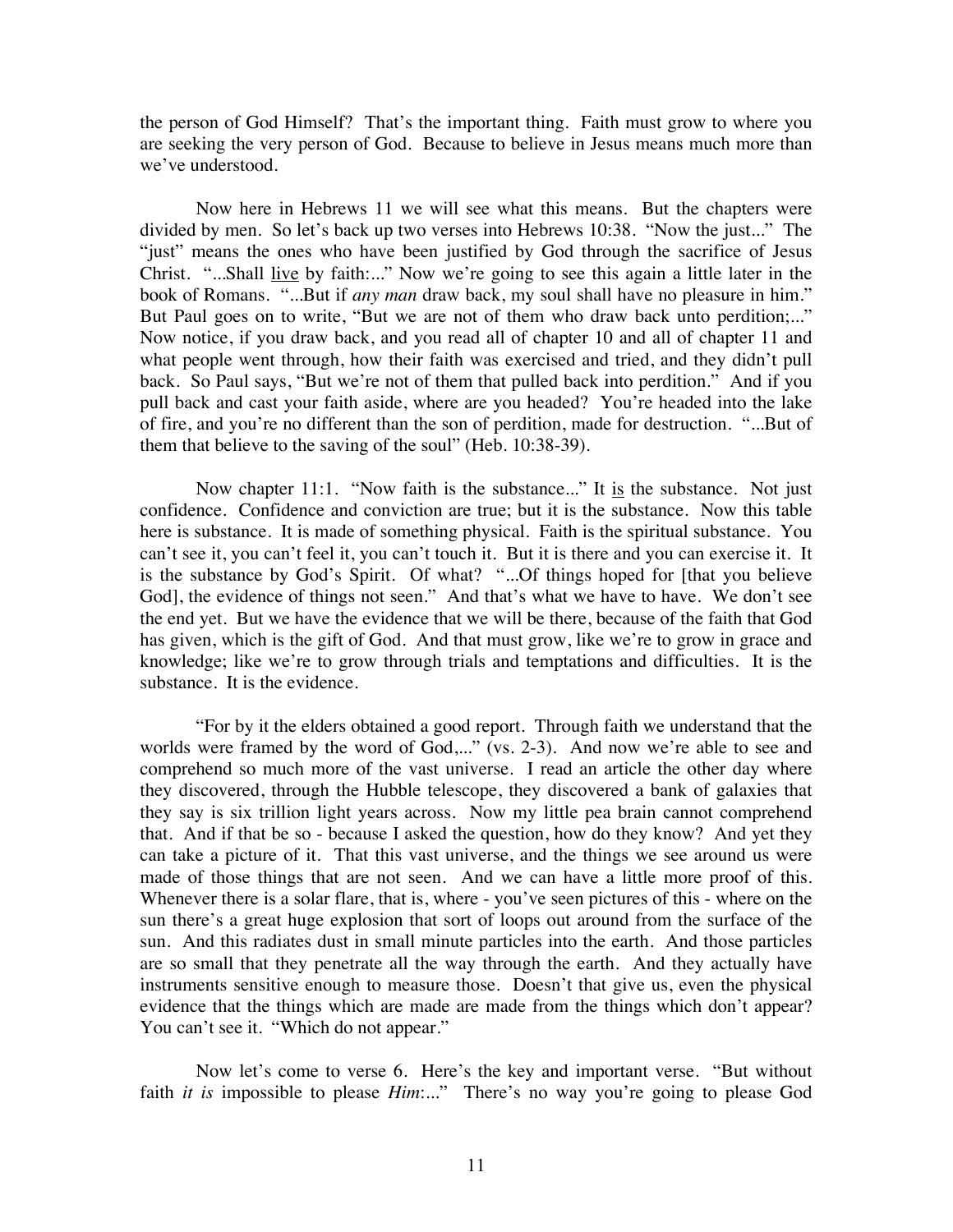without faith. Doesn't matter what you do; it doesn't matter what you build. Doesn't matter how many people you feed, how many homeless you take care of; it does not matter how many, whatever you want to consider. If you don't have faith you're not going to please God. I just want to say something concerning the commandments of God. If you have faith, you will keep the commandments of God. But if you don't have faith, then you'll end up with a whole bunch of do's and don'ts and regulations like the Jews have. They've worn the law to a frazzle, because they don't have faith. And they don't please God. So the kind of faith that pleases God comes from God, but you have a part in that, as we will see.

"...For he that cometh to God must believe..." And the word there for "must" there is "required." Absolutely necessary. "...Must believe that He [God] is,..." That you believe that God exists. And there is nothing greater, and there is nothing truer, and there is nothing else worthy of worship in this world but God Who exists. And this is the kind of faith that we do need to grow in to salvation. Therefore, it doesn't matter what men can do to you. It doesn't matter what's going on in the world, because you believe that God is. And that God is love, and that God is mercy, and that God is kindness. And that in spite of your circumstances, regardless of what it is, that God is greater than those circumstances. And if you're going through a trial, or suffering, or temptation, or difficulty, know that God will deliver you from it. He has promised that He will. And even if you die in that, you've endured unto death believing. So, you've got it made. You will be in the resurrection. But you've got to have this kind of faith. You must believe that God is. Now if you believe that God is, then you can - there won't be any room for doubt. Because that's how you take these doubts and examine them, in the light of God's word. And it is God, then, that you are seeking. And it is God, then, that you are after. You're not after some thing, or some person, or prestige, or a name, or a title, or whatever. You are truly seeking God in your faith. Now that's the kind of faith that is required for salvation.

"...Must believe that He [God] is, and *that* He is a rewarder of them that diligently seek Him" (vs. 6). You've got to have this diligent seeking after God. And that's the kind of reaction that you're going to have with faith. So therefore, then, you can believe under any circumstances that God's way is right. The day is going to come, as it already has in the past, when people are going to be lined up and they are going to be asked to renounce God and take the mark of the beast, or lose your head. Now I'll guarantee you one thing: if you don't believe that God is, that God loves you, in spite of any circumstances, in spite of the fact they're cutting off your head, or chopping off your hands, or whatever it may be, that God loves you and that your faith resides in God because He is. Now that's the kind of faith that's required for salvation.

Now let's go to the book of Psalms. Let's go to Psalm 42. And here's the kind of attitude that we need to have. "As the hart panteth after the water brooks, so panteth my soul after Thee, O God." That you are seeking God. It says there in Hebrews 11:6, "He who is coming to God must believe that He is, and is a rewarder of them that diligently seek Him" (paraphrased). So here is a real diligence, seeking after God. Wanting God. And that's why David was a man after God's own heart. Because David was seeking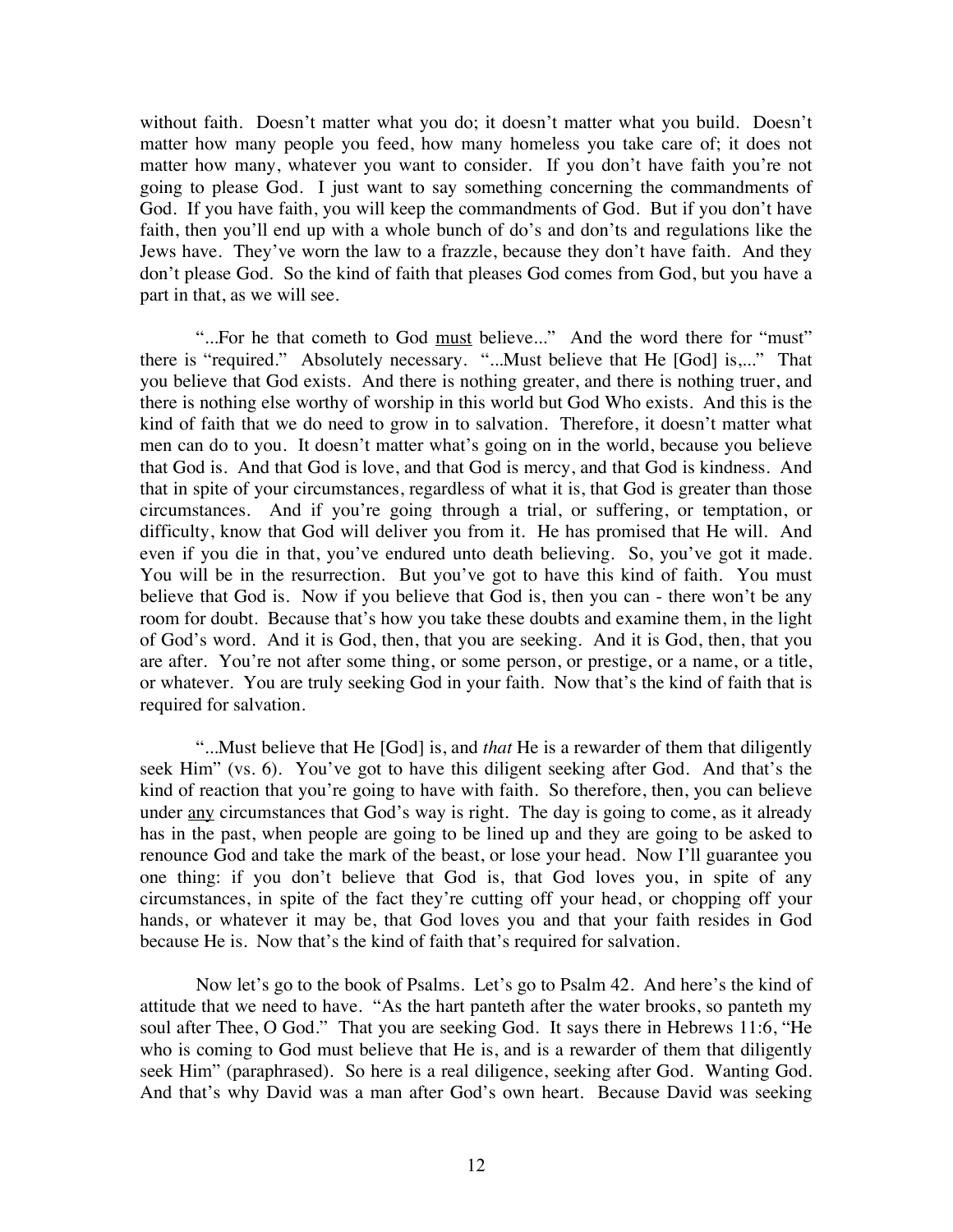God. Not something that God could give him. Not something that God could do for him, but God Himself. "My soul thirsteth for God, for the living God: when shall I come and appear before God?" (Psa. 42:1-2). Tremendous. Fantastic.

Let's go to Psalm  $63:1$ . And this is the kind of faith that we need to grow to. Now if you find yourself, "Boy, I don't have that kind of faith." Well let me tell you just take your Bible, you study it on your knees, you use it as a vehicle for prayer. You go through the book of Psalms; you ask God to help you in growing in faith. Because that faith must come from God. Ask God to bring you through whatever trial or temptation or difficulty that you are in. He will do it. Psalm 63:1, "O God, Thou *art* my God; early will I seek Thee: my soul thirsteth for Thee, my flesh longeth for Thee in a dry and thirsty land, where no water is; to see Thy power and Thy glory, so *as* I have seen Thee in the sanctuary. Because Thy lovingkindness *is* better than life, my lips shall praise Thee" (Psa. 63:1-3). Tremendous attitude that David had. Absolutely fantastic.

And what, then, is this going to do in our lives? And how is this going to be accomplished? Let's go to Romans 1 and let's see how this is to be done. And it's something that in the Greek conveys a very profound meaning. And how then, can we exercise this faith? How then can we grow in this faith? Romans 1, and let's pick it up here in verse 17. "For therein is the righteousness of God revealed from faith to faith: as it is written, The just shall live by faith." Faith is then a way of life.

Now let's go back and look at this phrase, "from faith to faith." And this becomes very profound, I think, and very important. The little word "to" in the Greek comes from the word *eis*. Which in most cases means, "into." So to live, it's revealed from faith to faith, it is from the faith of God into you, and that faith back to God. So your belief, like it says, that you believe in God, and believe in Christ. That means into. It is a moving, profound, and deep spiritual thing. That it's not just something that you have. But it is a moving, active, between you and God, kind of faith. Your faith to God, and God's faith to you is His gift, and back to God. And it's just like two-way circuitry, as we would liken unto electricity. And that is living faith. That's how you can live by faith. And that is absolutely important, and there's just nothing more profound than that: from faith into...(*pause*).

Now let's see how this faith is from faith into faith. It's an interacting, spiritual thing between you and Jesus Christ and God the Father. That's why, brethren, never let any man interfere with your faith between you and God. Let's go to Revelation 14. Let's see something that is very profound. Revelation 14:10. And let's finish answering the question, what kind of faith - and we can in this sense say, whose faith? Just yours? No, it has to come from God. Let's see. Revelation 14:12. If I said verse 10, I'm sorry, it's verse 12. "Here is the patience of the saints: here *are* they that keep the commandments of God, and the faith of Jesus." Now what does it mean, "the faith of Jesus"? Does that mean you're following the tenants that Jesus has given? Or does it mean something else? "The faith of Jesus." Well, it actually means Jesus' own faith.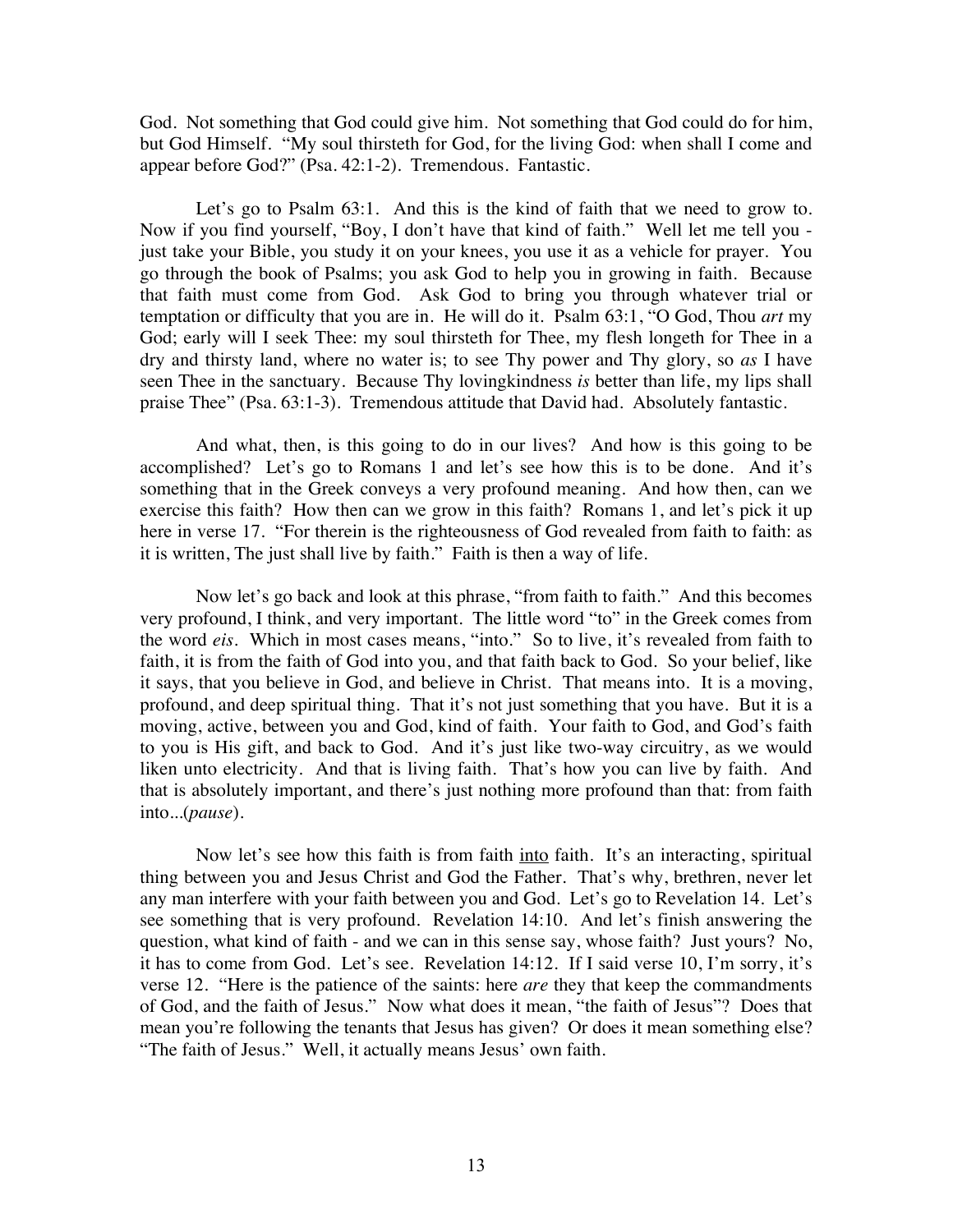Let's go back to the book of Mark. Let's go to chapter 11:12, and see what Jesus told us here. In Mark 11:12 He's talking again about faith. The same thing that we covered, right where we started out about the cursing of the fig tree. They came by, saw it all withered, verse 22, "And Jesus answering saith unto them, Have faith in God." Now what does that mean, "Have faith in God"? Well, in the Greek it's a little more. It means, "have the faith of God." Or, "have God's faith." That's why it is from faith into faith. It comes from God, as a gift of the Holy Spirit, which then, gives you faith, which is His gift, and it goes back to God, and back to you, and continues in this spiritual flow; which then, is the very faith of God, or, God's own faith. That's what kind of faith that is required for salvation. Not something that you can whip up. Not something that you have or possess alone. But something that has to come from God.

And what is this going to let you do? How are you going to, then, view your life? Let's go to Galatians 2 and let's see how this is going to affect our lives. And here again, it is the faith of Christ. Or, Christ's very own faith. That's how you live. Galatians 2:20, "I am crucified with Christ: nevertheless I live; yet not I, but Christ liveth in me:..." Now if Christ is living in you, and Christ is living in me, whose faith do we have? We have God's own faith in us. "...Christ liveth in me: and the life which I now live in the flesh I live by the faith of the Son of God,..." Or, by the Son of God's very own faith. That's how we live. That's how we continue to live in the flesh. Regardless of the circumstances. Regardless of where we may be. Regardless of what may be happening all around us. You see, that's why it becomes so very, very important.

Now let's go to Romans 8, and we will see what this faith will do for us, and what this will activate in our lives, and then we'll take it one step further. What is the last thing that we need to bond this all together in a whole converted package, if we could put it that way? Verse 30 - no, verse 31. "What shall we then say to these things? If God *be* for us, who *can be* against us?" Now let's stop here and think about this statement, "If God be for us." Let me ask you a question: did God call you? Yes. Did God give you His Holy Spirit upon repentance and baptism? Yes. Does God want you in His kingdom? Yes. How much does He want you in His kingdom? So much that He sent His own Son to be crucified and die and resurrected, so you could partake of God's eternal spiritual life, and be born into the kingdom of God. "If God be for us." Now I want you to understand this. Whenever there's a difficulty that comes along, God is for you, in spite of the seeming difficulties and trials and circumstances that you may find yourself in. If God be for you, which He is, what can be against you? Can Satan be against you? No, He won't succeed. Can circumstances be against you? No. It doesn't even matter if you die in them, as long as you are in faith with God.

"He that spared not His Own Son, but delivered Him up for us all, how shall He not with Him also freely give us all things?" (vs. 32). Listen - the little difficulties we're going through here now are nothing. They're pipsqueak. They are nothing. "All things" means the whole universe. God is going to give us the kingdom of God. We have an inheritance that is absolutely incredible!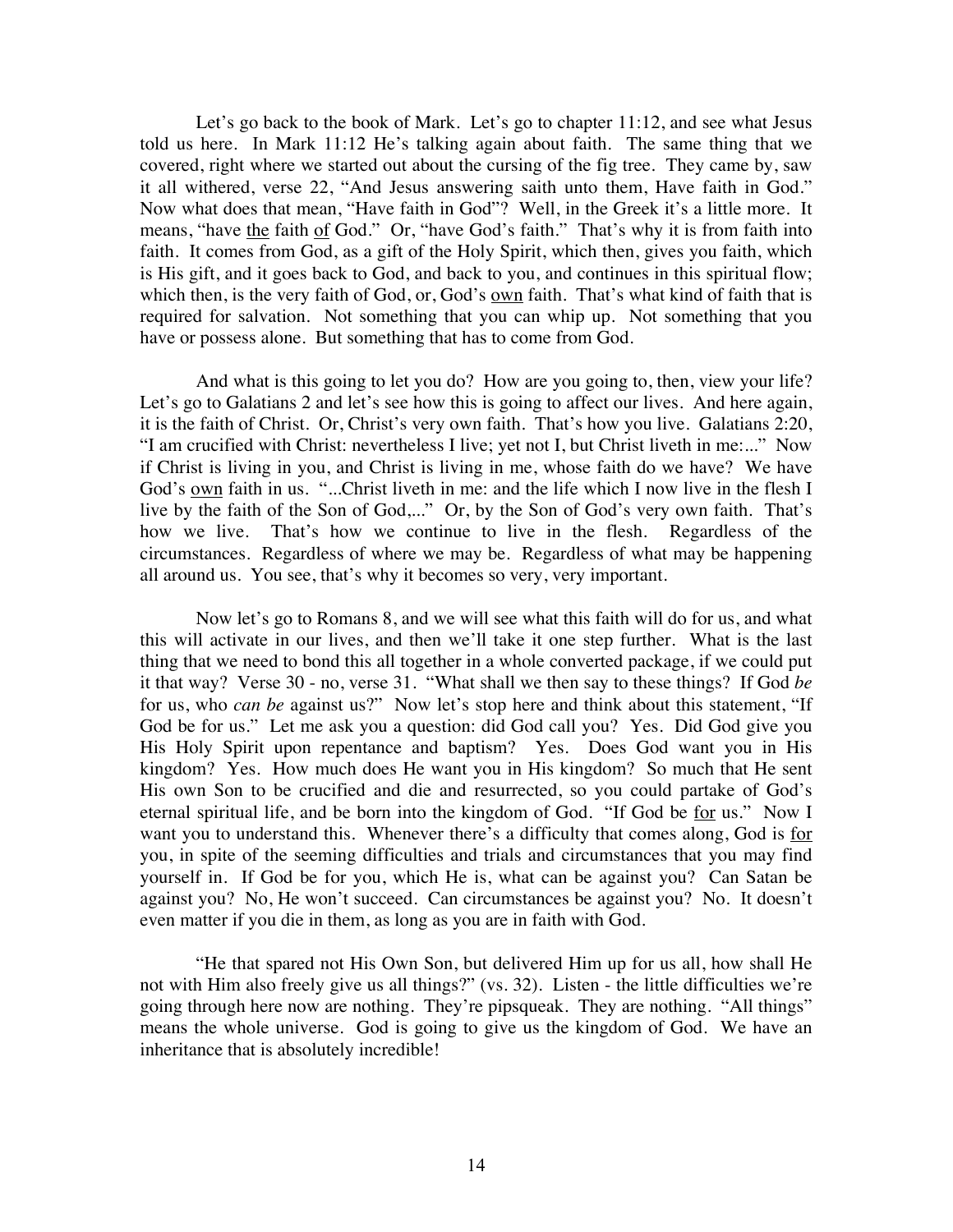"Who shall lay any thing to the charge of God's elect? *It is* God that justfieth. Who *is* he that condemneth [ridicules; criticizes]? *It is* Christ that died, yea rather, that is risen again, Who is even at the right hand of God, Who also maketh intercession for us. Who shall separate us from the love of [God] Christ?" (vs. 33-35). And this is what we must grow into. Not only have faith, not only have hope, but grow in that love of Christ. And there again, we can say, "Christ in us." Christ's love for God the Father. And Jesus said, "If you love Me, keep My commandments; and if you love Me you will keep My sayings" (John 14:15, 23, paraphrased).

"Who shall separate us from the love of [God] Christ? s*hall* tribulation, or distress, or persecution, or famine, or nakedness, or peril, or sword?" This doesn't sound like a very cheery, rosy, Christian life, does it? A little difficult, isn't it? So what are your circumstances? I think most of us have had tribulation and distress and persecution. But none of us have been scrounging on the ground looking for a little crumb of bread, or nakedness, or peril, or sword. "As it is written, For thy sake we are killed all the day long;..." And really, when you get down to the bottom line, what difference does it make if you are killed? Why should you fear what men can do to you? It is God who is going to resurrect you. It's says, "...we are accounted as sheep for the slaughter. Nay, in all these things we are more than conquerors through Him that loved us. For I am persuaded, that neither death, nor life, nor angels, nor principalities, nor powers, nor things present, nor things to come, nor height, nor depth, nor any other creature, shall be able to separate us from the love of God, which is in Christ Jesus our Lord" (vs. 35-39).

And that's the kind of faith we need to have, rooted in that love. Let's go to 1 Corinthians 13, the love chapter. And let's see that not only do we have to have that kind of faith for salvation, but we've got to have the love of God, which then perfects this faith. It doesn't matter about your abilities. It doesn't matter about how great a person is, or what they can do, or any accomplishments that they have, or whatever. Because there isn't one thing that you have or can do that God didn't give you the means or the ability to do it one way or the other, even though you had your part in it.

1 Corinthians 13:1, "Though I speak with the tongues of men and of angels, and have not charity [love], I am become *as* sounding brass, or a tinkling cymbal [gong]." So all that knowledge is not worth anything unless it is the way of God. Now let's continue on in verse 2. "And though I have *the gift of* prophecy,..." Be able to preach fantastic sermons; know the future, "...and understand all mysteries, and all knowledge; and though I have all faith [of yourself], so that I could remove mountains, and have not charity [love], I am nothing" (1 Cor. 13:1-2).

So there is the final qualifier that is there for the kind of faith we need. It doesn't matter if you can remove mountains. If you don't have love, then your faith is nothing. So the kind of faith that is required for salvation is the kind of faith that has the love of God behind it, that inspires you, that moves you; that you have that faith into faith, from God, and that love of God to you, shed abroad by the Holy Spirit, and in you going back to God. And that you truly, absolutely love God with all your heart, and with all your mind, and with all your soul, and all your being, and all of your strength. And if you